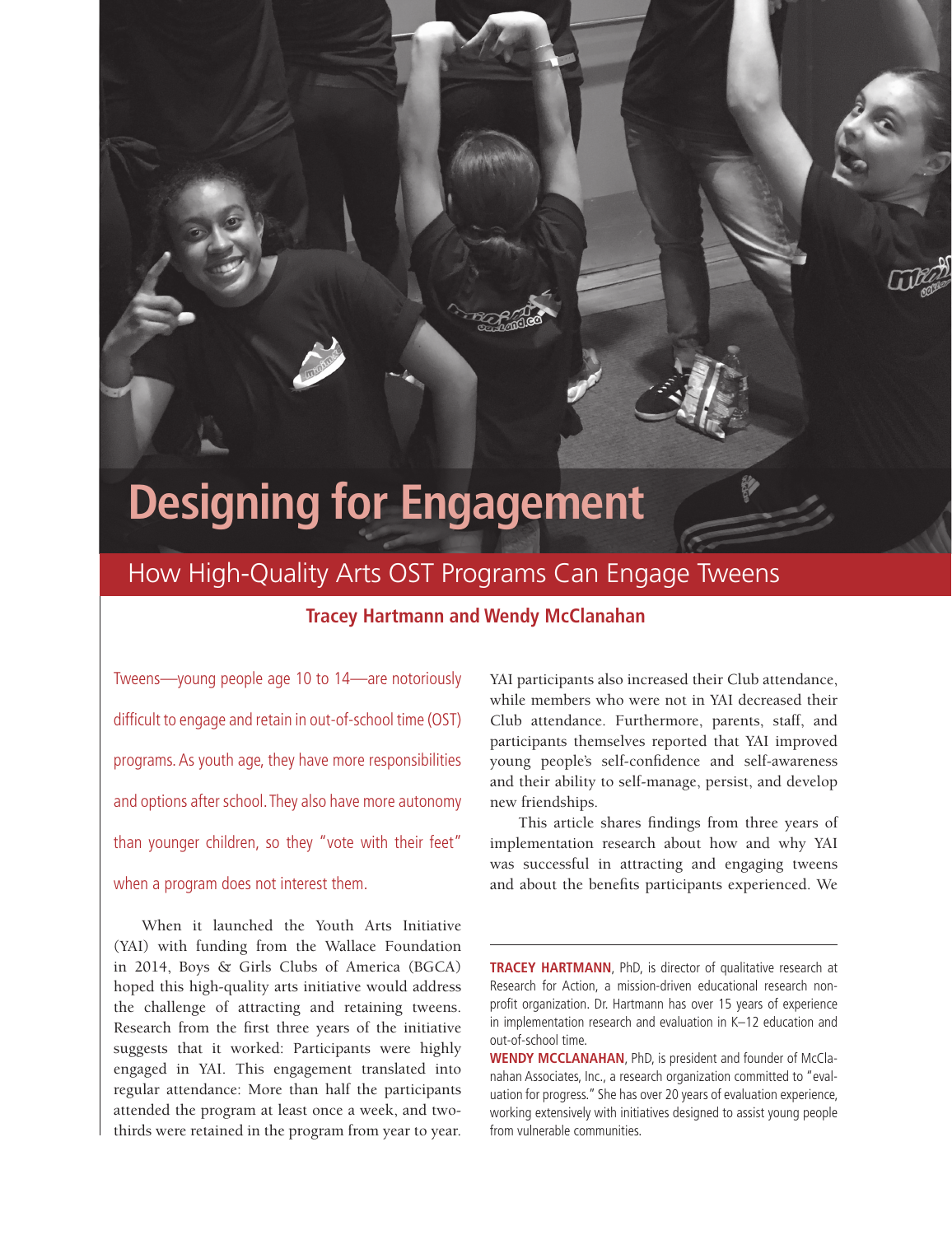## **Figure 1. The 10 Success Principles**

Source: Montgomery, Rogovin, & Persaud, 2013

| <b>PRINCIPLE 1</b>                                                                                                                                                        | <b>PRINCIPLE 2</b>                                                                                                            |                                                                                                                                  | <b>PRINCIPLE 3</b>                                                                                                      |                                                                                          | <b>PRINCIPLE 4</b>                                                                                                                         |
|---------------------------------------------------------------------------------------------------------------------------------------------------------------------------|-------------------------------------------------------------------------------------------------------------------------------|----------------------------------------------------------------------------------------------------------------------------------|-------------------------------------------------------------------------------------------------------------------------|------------------------------------------------------------------------------------------|--------------------------------------------------------------------------------------------------------------------------------------------|
| <b>PROFESSIONAL</b>                                                                                                                                                       | <b>EXECUTIVE</b>                                                                                                              |                                                                                                                                  | <b>DEDICATED</b>                                                                                                        |                                                                                          | <b>HIGH</b>                                                                                                                                |
| <b>PRACTICING ARTISTS</b>                                                                                                                                                 | <b>COMMITMENT</b>                                                                                                             |                                                                                                                                  | <b>SPACES</b>                                                                                                           |                                                                                          | <b>EXPECTATIONS</b>                                                                                                                        |
| Instructors are<br>professional, practicing<br>artists and are valued<br>with compensation<br>for their expertise and<br>investment in their<br>professional development. | Executive directors have<br>a public commitment to<br>high-quality arts programs<br>that is supported by<br>sustained action. |                                                                                                                                  | Arts programs take place<br>in dedicated, inspiring,<br>welcoming spaces and<br>affirm the value of art and<br>artists. |                                                                                          | There is a culture of high<br>expectations, respect for<br>creative expression, and<br>an affirmation of youth<br>participants as artists. |
| <b>PRINCIPLE 5</b>                                                                                                                                                        |                                                                                                                               | <b>PRINCIPLE 6</b>                                                                                                               |                                                                                                                         | <b>PRINCIPLE 7</b>                                                                       |                                                                                                                                            |
| <b>CULMINATING</b>                                                                                                                                                        |                                                                                                                               | <b>POSITIVE</b>                                                                                                                  |                                                                                                                         | <b>YOUTH</b>                                                                             |                                                                                                                                            |
| <b>EVENTS</b>                                                                                                                                                             |                                                                                                                               | <b>RELATIONSHIPS</b>                                                                                                             |                                                                                                                         | <b>INPUT</b>                                                                             |                                                                                                                                            |
| Programs culminate in high-quality<br>events with real audiences.                                                                                                         |                                                                                                                               | Positive relationships with adult<br>mentors and peers foster a sense of<br>belonging and acceptance.                            |                                                                                                                         | Youth participants actively shape<br>programs and assume meaningful<br>leadership roles. |                                                                                                                                            |
| <b>PRINCIPLE 8</b>                                                                                                                                                        |                                                                                                                               | <b>PRINCIPLE 9</b>                                                                                                               |                                                                                                                         | <b>PRINCIPLE 10</b>                                                                      |                                                                                                                                            |
| <b>HANDS-ON</b>                                                                                                                                                           |                                                                                                                               | <b>COMMUNITY</b>                                                                                                                 |                                                                                                                         | <b>PHYSICAL &amp; EMOTIONAL</b>                                                          |                                                                                                                                            |
| <b>SKILL BUILDING</b>                                                                                                                                                     |                                                                                                                               | <b>ENGAGEMENT</b>                                                                                                                |                                                                                                                         | <b>SAFETY</b>                                                                            |                                                                                                                                            |
| Programs focus on hands-on skill<br>building using current equipment<br>and technology.                                                                                   |                                                                                                                               | Programs strategically engage key<br>stakeholders to create a network of<br>support for both youth participants<br>and programs. |                                                                                                                         |                                                                                          | Programs provide a physically and<br>emotionally safe space for youth.                                                                     |

begin by using the 10 success principles that define high-quality arts programs (Montgomery, Rogovin, & Persaud, 2013) to describe how YAI is different from arts programs typically offered in multiprogram afterschool settings. We then describe the YAI pilot and program structure before turning to the research findings. These findings lead to recommendations for the field on ways to engage tweens in arts programming.

## The Youth Arts Initiative and the 10 Success Principles for Arts Programs

YAI's model is derived from a multiyear study of youth engagement in the arts called *Something to Say: Success Principles for Afterschool Arts Programs from Urban Youth and Other Experts* (Montgomery et al., 2013). The study identified the 10 principles for implementing high-quality OST art skill-development programs displayed in Figure 1.

The 10 success principles were based partially on the experiences of art-focused organizations. YAI is based in Boys & Girls Clubs—that is, in multiprogram afterschool settings. Both kinds of organizations want youth to thrive socially, emotionally, and cognitively. Both have youth development at their core: They strive to create safe environments where young people can feel that they belong; engage in positive activities; and develop strong, supportive relationships with adults and peers. However, multiprogram and community arts organizations also differ in significant ways, as shown in Figure 2 and summarized below.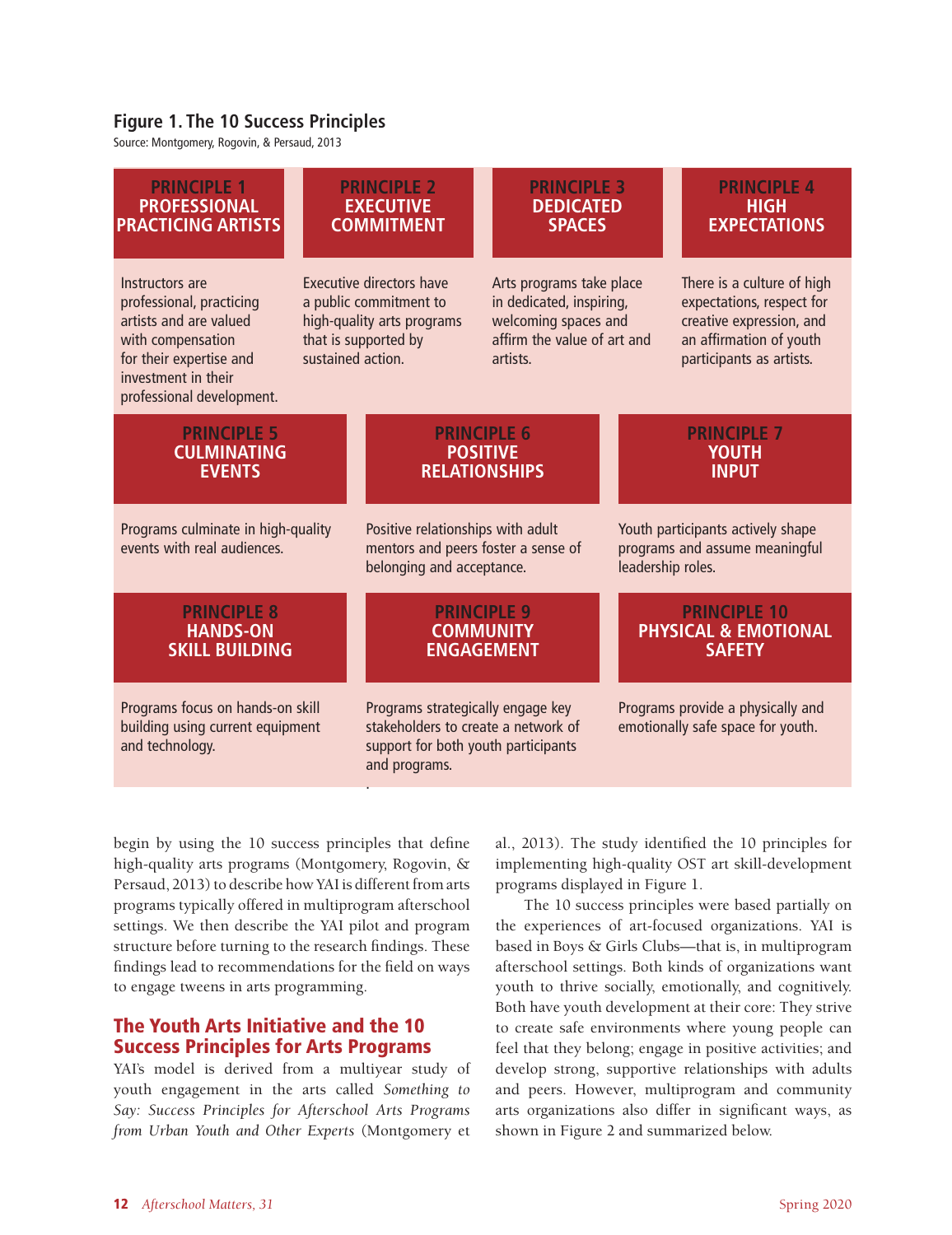## **Figure 2. Comparison of Boys & Girls Clubs and Community Arts Organizations**



**Breadth vs. depth.** Clubs strive for holistic youth development by providing multiple programs for participants to explore. Arts-focused organizations focus on holistic youth development through the arts.

**Open-access vs. selective participation.** Clubs are safe havens where youth can explore varying interests in a structured environment. Participation is voluntary, and participants are rarely turned away. Community arts programs, by contrast, try to make youth comfortable with taking risks. They frequently restrict enrollment to cohesive cohorts that their budgets can support. Because they focus on skill development, attendance can be mandatory.

**Generalists vs. specialists.** Clubs are staffed by youth development workers, who often work in many program areas. Many staff are needed to work with large numbers of youth, but funding constraints mean that staff are usually part-time and often receive low wages. In contrast, community arts programs offer programming for a smaller number of youth and are staffed by professional artists who are compensated at rates that acknowledge their expertise.

In light of these differences, YAI's pilot was designed to investigate whether the 10 success principles could be implemented in Boys & Girls Clubs to transform the existing arts programs into high-quality art skilldevelopment opportunities for low-income urban youth.

## YAI Pilot and Program Structure

The YAI pilot involved BGCA, three affiliate Clubs (the local umbrella organizations), and six units (Clubhouses in which YAI programming took place). BGCA served as the intermediary organization, overseeing and supporting the pilot implementation. For this pilot, BGCA selected three Clubs in close geographic proximity to one another: Boys & Girls Clubs of Central Minnesota, Boys & Girls Clubs of Greater Green Bay, and Boys & Girls Clubs of Greater Milwaukee. All served low-income youth and were committed to the arts, but they had not yet focused on developing highquality art skill-development programs. Each Club selected two units to execute YAI's programming, and each of those units implemented two art forms, which were selected with input from Club members.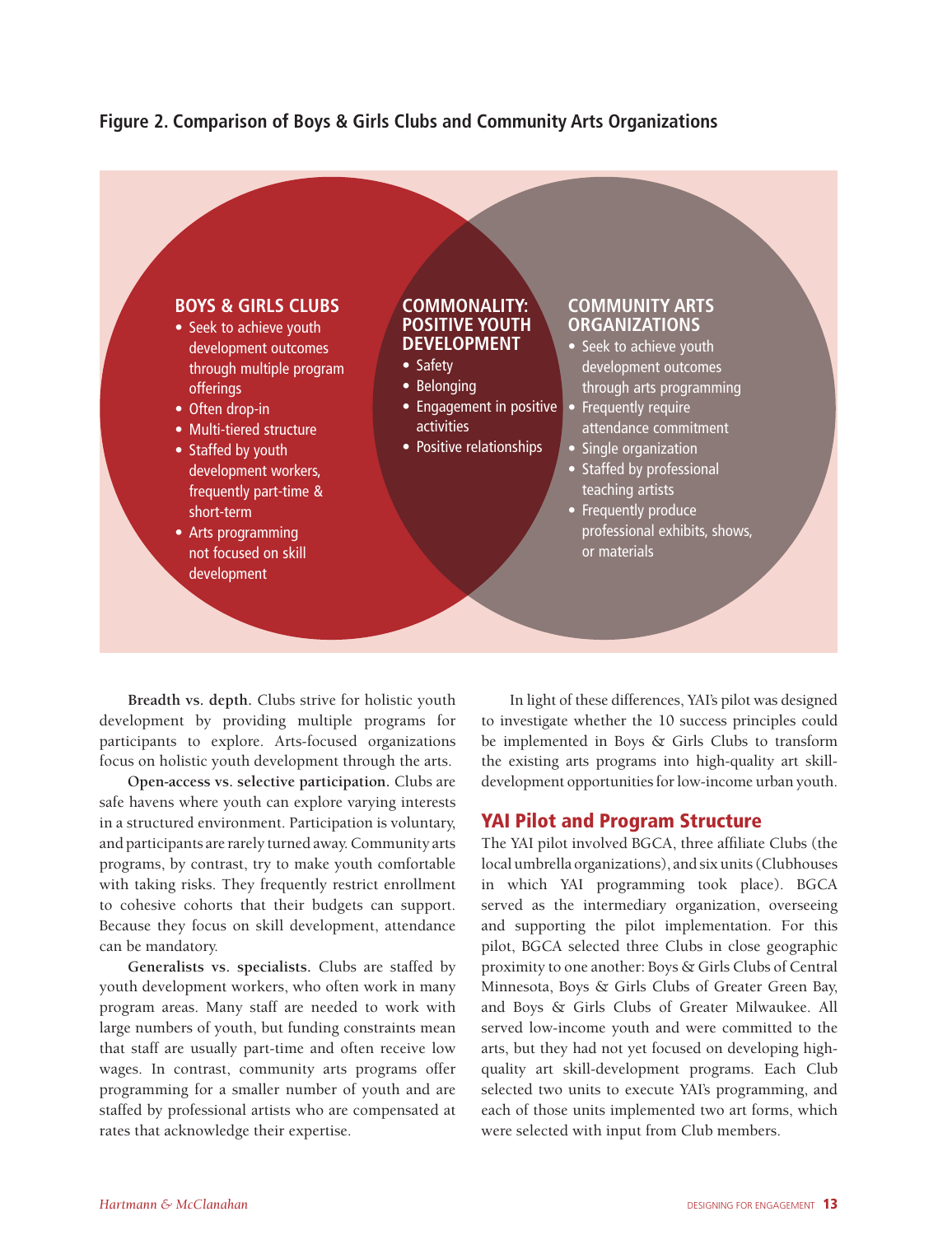## **Figure 3. YAI Art Forms**

| <b>ART FORM</b>        | <b>TOTAL NUMBER OF</b><br><b>CLASSES IN ART FORM</b> | <b>TYPE OF CLASS (NUMBER)</b>                                                          |  |  |
|------------------------|------------------------------------------------------|----------------------------------------------------------------------------------------|--|--|
| <b>PERFORMING ARTS</b> | 3 classes                                            | Dance (3)                                                                              |  |  |
| <b>VISUAL ARTS</b>     | 3 classes                                            | Mural arts (1), visual arts (2)                                                        |  |  |
| <b>DIGITAL ARTS</b>    | <b>6 classes</b>                                     | Fashion design (1),* film/video production (2),<br>digital music (2), graphic arts (1) |  |  |

\* BGCA categorizes fashion design as a digital art because the equipment used creates similar dynamics. Participants work individually at computers or sewing machines and require individual support.

Figure 3 shows the three categories of art forms implemented and the number of classes offered by the six participating units. In BGCA's categorization, fashion design is included with digital arts because the

dynamics are similar: Whether they work at computers or sewing machines, participants have an individual work stations and need support to learn the equipment.

To implement the arts classes, the Clubs hired professional practicing artists, including:

- A dancer who choreographed a popular television show
- A film producer who worked with public television and had won an Emmy award
- An audio engineer who produced music for various rap artists

These professional artists had the credibility and the "wow" factor that tweens wanted. Initially the most important hiring criterion was art skills, but Clubs quickly learned that youth development skills and cultural competence were equally important, if not more so. When artists didn't have prior experience with tweens, Clubs offered youth development training, both internal and external. Artists were also given up to a month for onboarding before their classes launched. During this time, they were encouraged to circulate through their units to meet participants and other staff, observe programs, and learn the unit's daily routines.

YAI artists offered two types of classes: skilldevelopment and exposure. Skill-development classes

Initially the most important hiring criterion was art skills, but Clubs quickly learned that youth development skills and cultural competence were equally important, if not more so.

were held several times a week for one or two hours a day with the explicit goal of building specific artistic knowledge and competencies. Participants in skilldevelopment classes were expected to attend regularly,

> arrive on time, adhere to a strict code of conduct, and participate in a public culminating event. Exposure classes were for interested participants who were unable or unwilling to adhere to these requirements. They were also open to skill-development participants who wanted more time to practice. Both types of classes were held in one of YAI's newly designed nearprofessional-quality art, dance,

film, or recording studios. These spaces were dedicated to YAI and so were not used by other unit programs.

A typical skill-development session began with participants gathering for an informal check-in. The artist would then introduce the day's skill-development activities, which usually involved work toward the culminating project. After offering a brief professionallevel demonstration, the artist would quickly move to engage youth in hands-on activities with high-quality materials or equipment. As participants worked, often collaboratively, on their projects, the artist would circulate through the room offering instruction, feedback, and encouragement while making sure the climate of the studio was emotionally safe. Artists regularly solicited participants' ideas and suggestions to incorporate into current and future programs.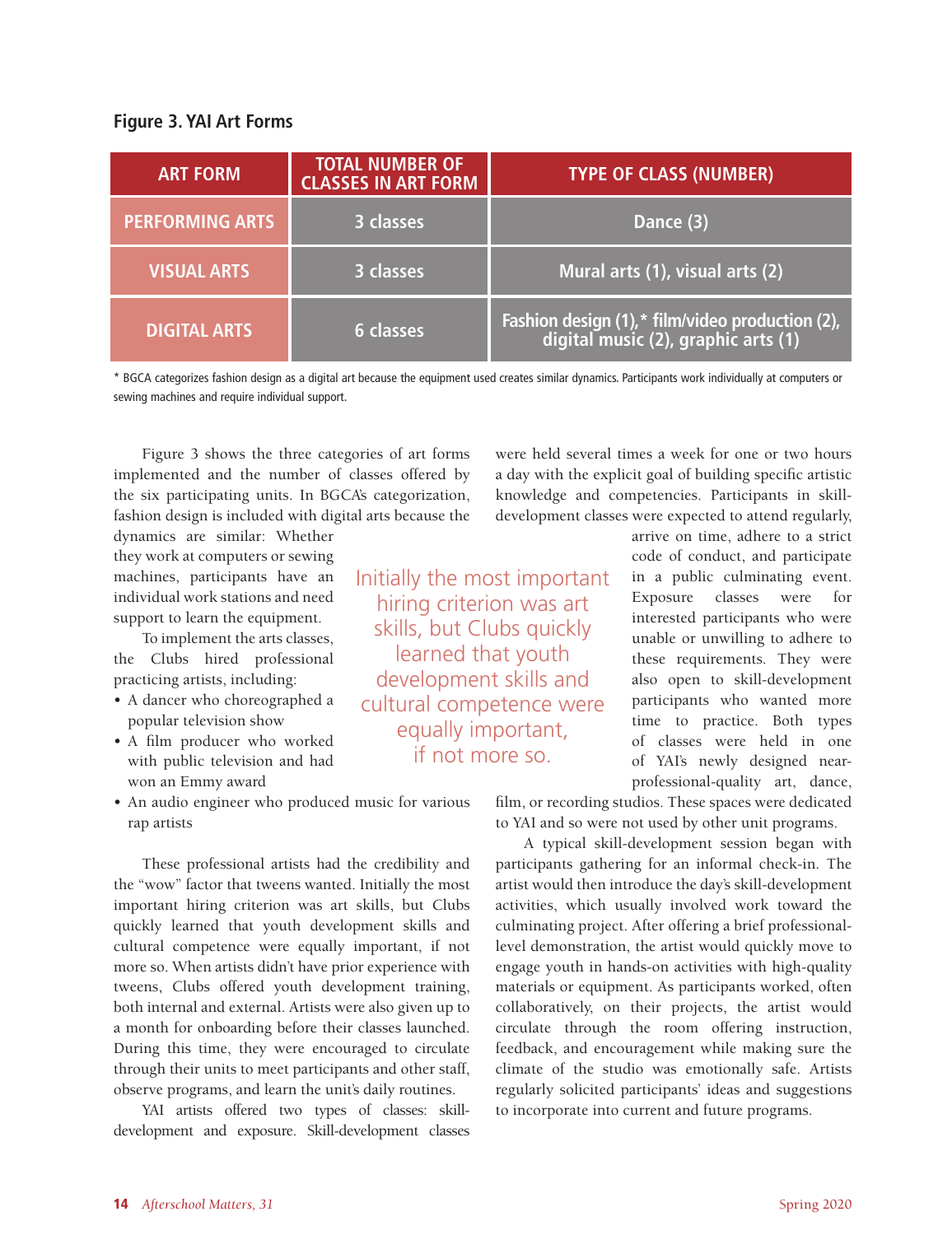## Successes and Challenges of the YAI Pilot

Implementation research on the pilot sites over a threeyear period showed that, with targeted funding at a level that permitted robust implementation of the 10 principles, the Clubs did, in fact, successfully implement high-quality art skill-development programs, though not without challenges (McClanahan & Hartmann, 2017). The research set out to answer three questions:

- 1.Were youth attracted to high-quality arts programs in a Club setting that offers many different types of programs; and what strategies did Clubs use to recruit youth to the program?
- 2.Were tweens engaged and participating regularly; and what did it take to ensure engagement and regular participation in a rigorous skill-development program?
- 3.What was the perceived value to youth and Clubs from high-quality arts programs?

To answer these questions, we examined program participation data from the three years of the pilot, 2014 to 2016. We drew data from BGCA's 2016 National Youth Outcomes Survey on the needs and interests of 225 pilot Club tweens, including YAI participants. In addition, we surveyed participants about their YAI experiences each year, gathering data from 272 YAI tweens. We also facilitated 25 focus groups over three years, speaking with a total of 114 participants, including 32 tweens who had stopped participating in YAI. Finally, we interviewed 19 teaching artists, over 100 other Club staff, and 23 parents from all six sites.

## Attracting Participants

The first research question addresses what attracted tweens to YAI programs and how units recruited participants. Findings show that tweens were interested in the arts programs designed according to the 10 success principles. During the three years of the study, 1,280 tweens participated in YAI. Realizing early on that current members were expressing interest in YAI, units focused on internal recruitment. The six units launched 12 skill-development classes in fall 2014. With initial expectations of 15 participants per class per day and an assumption that it would take 20 enrolled youth to meet that expectation, the capacity for the initiative thus was 240 skill-development students per semester. Figure 4 shows that YAI enrollment trended upward over time and surpassed its skill-development capacity in spring 2016.

The three primary art forms—digital, performing, and visual arts—recruited comparable numbers of participants. However, over time, it became apparent that the enrollment capacity of the art forms varied based on room size, equipment needs, and the amount of individual support required. For example, dance classes took place in relatively large studio spaces and required less individual support, so more than 15 dancers could be served in one skill-development class. Technical art forms, such as digital music or fashion design, took place in smaller spaces, needed a computer or sewing machine for each participant, and required significant one-on-one support; these classes reached maximum capacity at eight to 10 students. Units often offered additional weekly skill-development classes for these art forms in order to serve more youth.

YAI, like other Club programs, primarily served low-income youth of color. Gender and age differences emerged in participation in the three art forms and two class types. In general, YAI attracted more girls than boys, even though Clubs served approximately equal percentages of each gender. However, gender differences varied by art form. Most skill-development participants were girls, but boys were almost as likely as girls to participate in digital art skill-development classes. Girls formed the majority of exposure class participants in performing and visual arts, but boys were the majority of exposure class participants in digital arts. A larger proportion of boys participated in performing arts exposure classes than in performing arts skill-development classes. These participation patterns suggest that boys were willing to try out different art forms but were less likely than girls to commit—except in digital arts, where they were strongly represented.

YAI participants in both types of classes were about evenly divided between older and younger tweens: 47 percent were under 12 and 53 percent were 12 to 14 years old. Young people in the older age group were more likely to participate in digital arts than in other art forms.

Many of the 10 success principles—particularly those that call for professional teaching artists, art-specific spaces, near-professional equipment, culminating events, and youth input—bolstered recruitment efforts by attracting attention to arts programming and making it more visible in the unit. Teaching artists attracted the attention of tweens with their experience and enthusiasm. They worked to build relationships with youth to get them to try out the classes, circulating throughout sites to talk about YAI. Clubs intentionally hired artists a month before their classes began to give them this opportunity to recruit participants. Other unit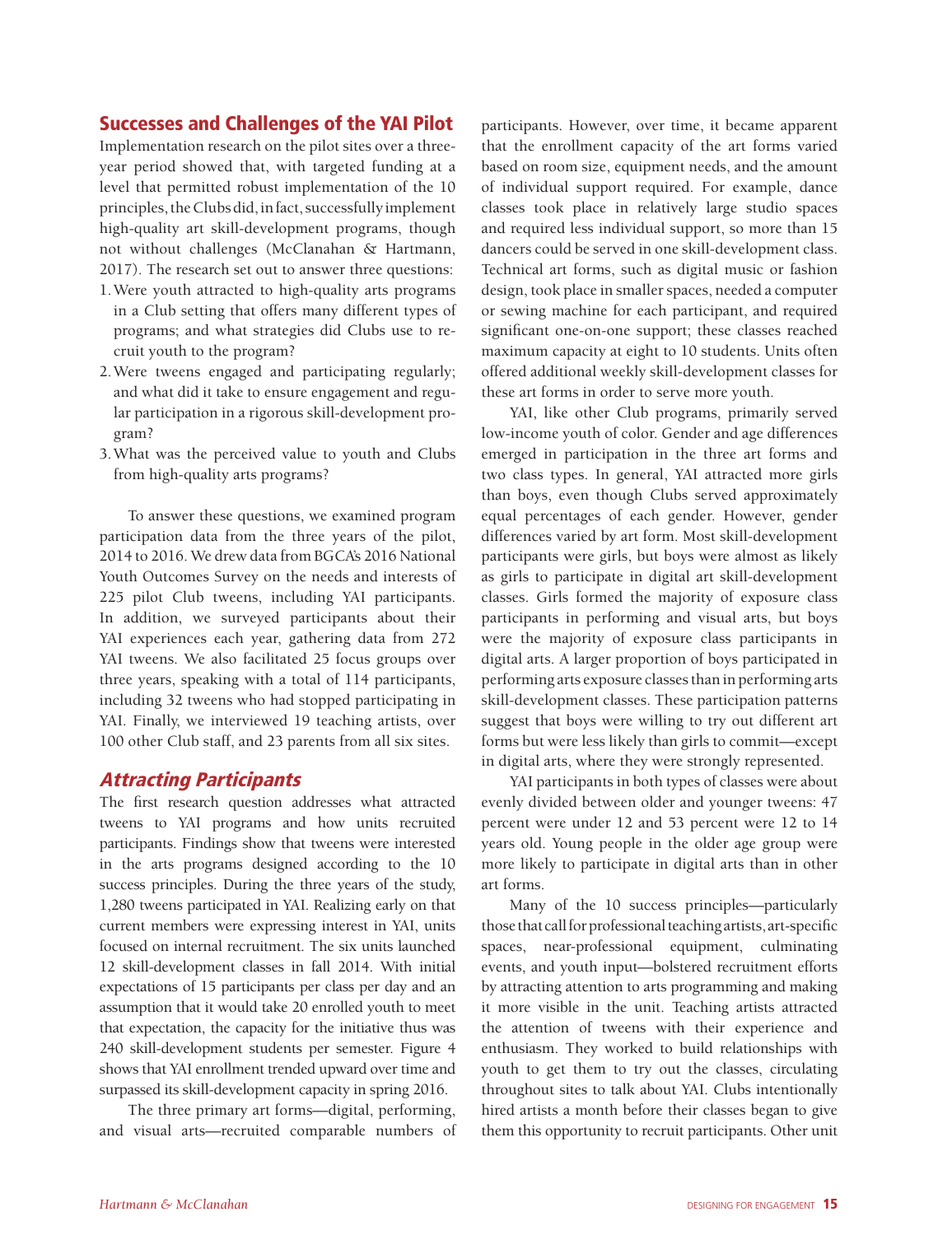#### **Figure 4. YAI Enrollment, 2014–2016**

Source: YAI participation data, 2014–2016. Individual students are counted in each program period in which they attended YAI.



staff also reached out to tweens, and participants often recruited their friends. YAI's new art spaces (Principle 3) and near-professional level equipment (Principle 8) also attracted tweens' and parents' attention and supported peer-to-peer word-of-mouth recruitment. One teaching artist described an "explosion of interest" once art spaces were completed.

YAI artists made youth artwork visible and held high-quality culminating events in the unit; these displays supported peer recruitment. At some units, for example, dance performances were filmed and posted on video monitors in the site, as well as on YouTube and Facebook, to engage other youth. At other units, film program participants walked through the sites with their professional video cameras, filming activities and events. YAI tweens also reported that culminating events and other displays, particularly those that took place on site, generated the interest of their peers. One focus group participant explained, "When they see us doing our thing in the studio, it motivates them to think… 'Hey, this is something I might be able to do.' It gets them thinking it might be fun for them."

Another way YAI attracted participants was

by seeking youth input, through surveys and conversations, to identify specific artistic interests. Youth surveys revealed that the vast majority of YAI participants were interested in learning an art form. However, before YAI, the Clubs did not offer artistic skill-building programs to meet this need. Girls, especially, reported that they were interested in YAI because few other Club programs truly attracted or engaged them.

#### Engaging Participants

Findings on research question 2 revealed that YAI did engage participants: A majority of young people participated regularly and returned the following year. Comments from focus groups illustrate the value participants placed on YAI. One said simply, "It's the best thing I have ever done." Another, in response to a question about how to improve the program, wrote, "One thing is that it could be one more day of the week…. More days besides Mondays, Wednesdays, and Fridays. I wish it could go on one more day."

Teaching artists, other Club staff, and parents observed high levels of youth engagement. Staff in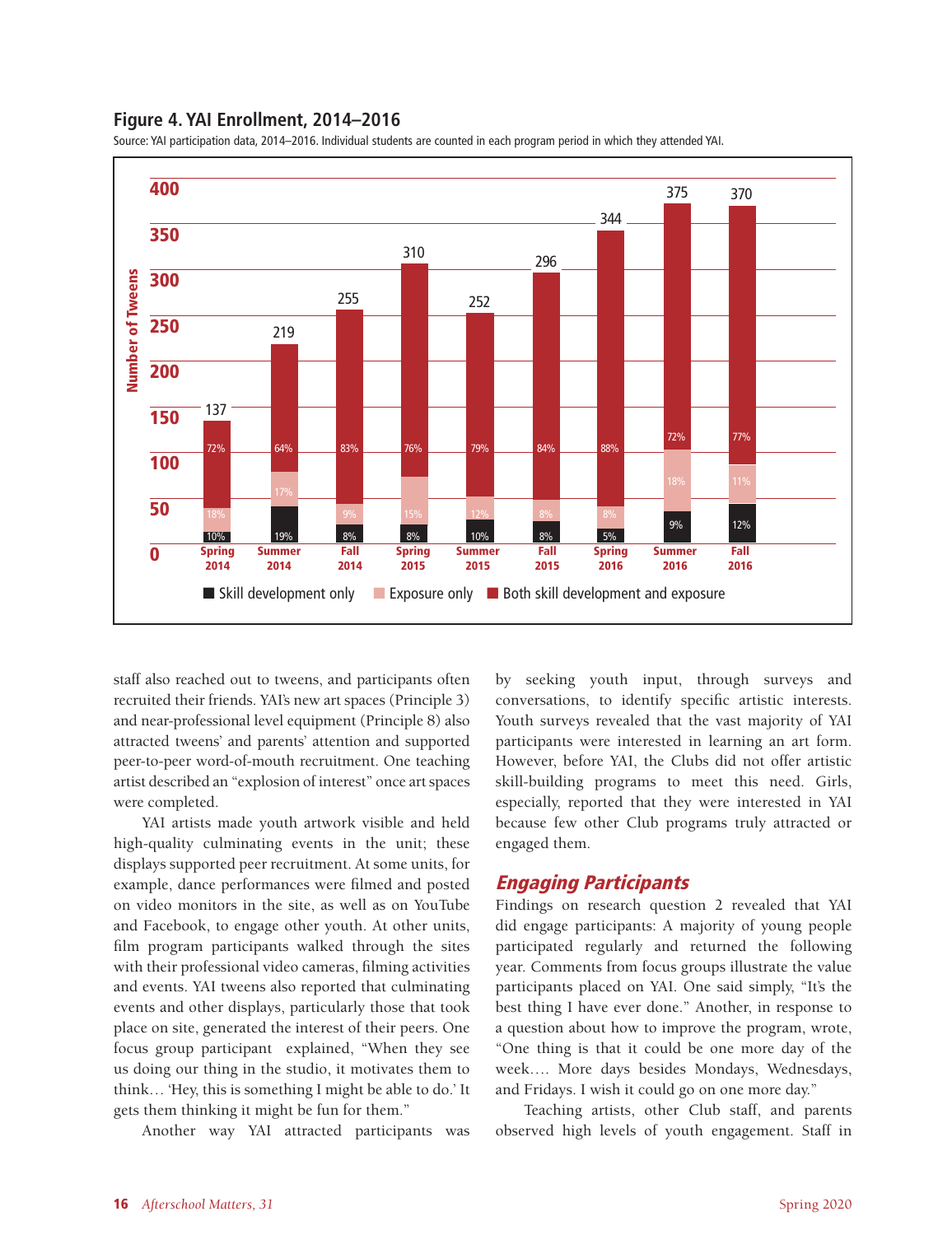all three Clubs consistently reported that participants were eager to attend YAI classes; some even waited outside the studio door for the program to start. Parents reported that their children talked frequently about YAI at home. One said, "The program is a big deal, family-wise, because they bring home so much of it. We talk about it more than we talk about school. It's such a big deal—it's such an accomplishment."

YAI participants showed that they were willing to put effort into the program. True engagement includes willingness to put concentrated effort into a challenging program (Greene, Lee, Constance, & Hynes, 2013). Creative challenges are necessary for skill development

and broader youth development. High expectations (Principle 4) made YAI programs challenging. In almost half of the focus groups, respondents said that they were embracing these challenges. One dance participant said, "It's lots of fun, but at some point, you have to do hard work. It's not just playing around. At one point, you have to get real serious." The vast majority of YAI participants (1,026 of 1,280) chose to participate in skill-development classes, the

more rigorous component of YAI; 254 opted for dropin exposure classes only.

Embodying Principle 4, YAI skill-development classes required a regular attendance commitment, a feature that differentiated YAI from other Club programs. Artists varied in their implementation of attendance policies. All allowed excused absences for doctors' appointments or school and family obligations. About half offered rewards for strong attendance or consequences for missing too many classes; for example, participants with good attendance were allowed to go on field trips, take home art supplies, or participate in the culminating event.

More than half of the tweens who enrolled in the demanding skill-development classes participated regularly. BGCA defines *regular participants* as those who come to the Club one or more days per week and *high-engagement participants* as those who come two or more days per week. Across all art forms, more than half of YAI tweens each semester attended at least once per week. Almost one-third attended at least twice per week. In addition, 60 percent of YAI skill-development youth returned the following year. This percentage is

Staff in all three Clubs consistently reported that participants were eager to attend YAI classes; some even waited outside the studio door for the program to start.

particularly impressive considering that young people typically begin to decrease their involvement in OST programs as they reach middle school.

Early on, Clubs recognized the importance of gaining families' buy-in (Principle 9), particularly to support the attendance commitment. Parents who were accustomed to picking up their children on the way home from work needed to understand that participants could not leave YAI classes mid-session. Teaching artists quickly realized the need to communicate to parents that, in order to develop skill in the art form, participants had to stay for the full program period (typically two hours) and be present for each skill-

development session.

Club staff used common formal and informal methods to build parent relationships. They sent letters and engaged in conversations with parents at the site or in the parking lot. In time, teaching artists obtained parents' contact information and used texts, email, and social media to update parents and share photos and videos of youth work. Club staff also used formal events, such as open houses, family

nights, and culminating events, to build relationships with parents. A few teaching artists created contracts for youth and parents or organized parent meetings to outline the attendance commitment.

Strong youth development practices, including adult support and positive peer relationships (Principle 6), youth input and leadership (Principle 7), hands-on activities with current equipment (Principle 8), and physical and emotional safety (Principle 10) helped to balance the attendance requirement and maintain ongoing engagement in YAI. Participants and teaching artists consistently pointed to these principles—which were also important for recruitment—as important for keeping youth engaged in challenging art programs, providing the necessary balance for high expectations. Youth in focus groups described these aspects of YAI as elements of the program they particularly appreciated. When implementation lapsed, the absence of these principles became a reason for not participating.

Across Clubs and art forms, participants and parents agreed that young people were engaged and participating regularly because they were interested in the art form. This strong motivating interest in the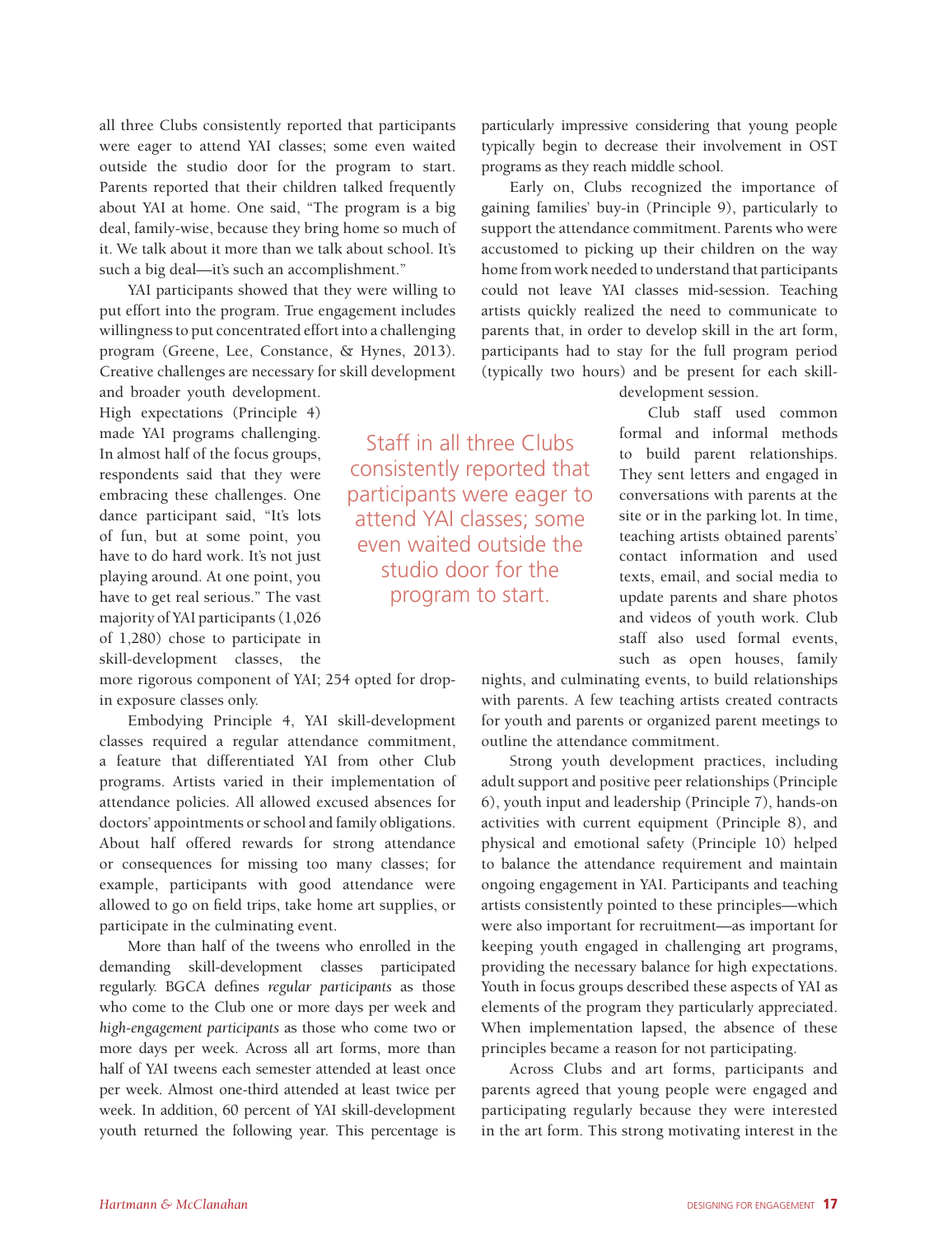

## **Figure 5. Club Attendance of YAI and Non-YAI Tweens**

Source: Club participation data, 2012–2016

art form is what the Search Institute would describe as a "spark" (Scales, Benson, & Roehlkepartain, 2011). When young people have sparks of enthusiasm, they are more likely to thrive (Scales et al., 2011). At least half of focus group participants described an interest in the arts as a motivating factor for their YAI participation. About one-fifth entered YAI with an existing interest in the art form that YAI helped to nurture. However, about one-third appeared to be developing new interests; they were excited to come to YAI sessions because they enjoyed the art form and wanted to keep learning and practicing new skills. A few participants were beginning to imagine future careers in art. One said, "[Dance class] changed me. At first, I didn't know what I wanted to be, and now I know what I want to be, and now I know I want to follow with my dreams."

YAI parents also observed that their children were motivated by the art forms and described seeing their children practicing at home. They were pleased that their children were engaged in productive activities. One parent with a daughter in fashion design described her daughter's home activities:

She was really immersed in [fashion design]. There are times where I can't find her, and I'll holler and say, "Where are you?" And she says, "I'm downstairs sewing." … She uses my sewing machine more than I do.

Other parents reported that their children were engaged at home in filming videos or drawing and painting. One said, "All [my child] does is dance, dance, dance. But before, she wasn't really into it."

Middle school youth have many barriers to OST participation. Clubs could address some, but not all, of these barriers. In particular, Club leaders had to manage unit-wide schedules to reduce competition with other programs of high interest to youth. Teaching artists had to manage program growing pains, particularly keeping the content fresh and challenging for program veterans while integrating new, younger participants. Toward the end of the study period, a few teaching artists experimented with project-based instruction to engage more experienced youth and permit them to work independently from younger students.

A barrier to participation that Clubs could not address as successfully was outside competition. Young people who had discontinued their attendance reported in focus groups that school and home obligations interfered not only with YAI but with Club attendance in general. Older tweens were more likely than younger tweens to report these conflicts, which included homework, school sports practice, and babysitting responsibilities.

## Providing Value

Research question 3 examines the perceived value of high-quality arts programs to youth and Clubs. The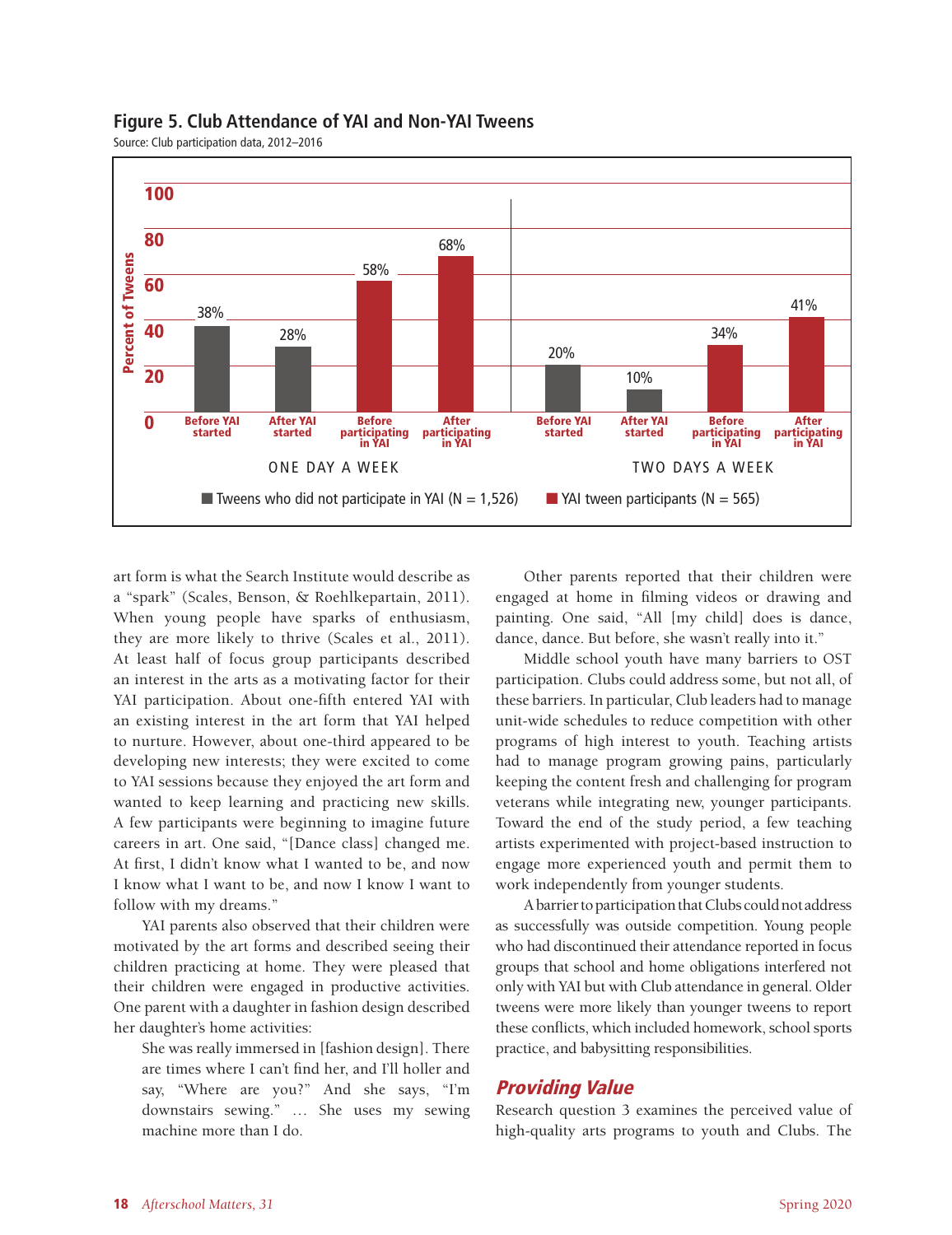## **Figure 6. One-Year Club Retention among YAI and Non-YAI Tweens**

Source: Club participation data (2012–2016)



data suggest that arts programs have the potential to increase the involvement of tweens and retain them over time. These program also can foster social and emotional development as well as artistic skills.

Figure 5 shows that YAI participants increased their Club attendance after joining YAI, while non-YAI Club members' attendance declined over the same period. YAI participants also had higher year-to-year retention rates than non-participants, as shown in Figure 6. Though the data do not allow us to conclude that YAI *caused* youth to return to the Club, these findings do suggest that YAI is a promising strategy for keeping tweens engaged.

Respondents reported that YAI participants experienced social and emotional growth, in keeping with research showing that high-quality OST programs bolster social and emotional development when young people participate regularly (American Institutes for Research, 2015). Growth in several social and emotional skills, including self-awareness, selfmanagement and persistence, and relationship skills, was observed by parents and Club staff and reported by YAI participants.

Parents and Club staff commonly described how participants increased their self-confidence through their experiences with the teaching artists, their efforts to meet the program's high expectations, and their work toward culminating events. One parent offered this typical comment:

I think [YAI has] exceeded the goals I set. [Teaching artist] has performed a miracle on my daughter. She can dance now! She's not shy, she doesn't mind getting up in front of people—and she would not do that. She's done a 180 as far as her personality. She wants to do more now, and she was not like that [before].

Participants in four focus groups also described the importance of performing or sharing their artwork. These experiences helped them "get over shyness," as one put it, or overcome fears of performing improvements that may indicate growing selfconfidence.

Although teaching artists and participants noted the importance of developing confidence, they also said that YAI helped participants move beyond blind self-assurance to accurately assess their skills. One participant got a reality check that led him to work to improve:

It's definitely changed my confidence and show-off attitude. When I first came, I thought I was the best at everything. I realized when I got in the [recording] booth, I didn't sound as good as I thought I did. [The teaching artist] explains to you that when you come in this program, you are not the best; you're supposed to build your way up to the best. You just can't come into the business as the best.

Respondents described changes in YAI participants' self-management skills, crediting the program's high expectations and participants' relationships with teaching artists. One parent reported:

He makes sure he has his dance clothes in his book bag, and he makes sure he commits himself to being here…. He's finishing his work at school, because he knows that, when he gets to the Club, he has to eat and go to dance…. He knows he can't be late because then [teaching artist] won't let him dance right away, so he's like, "I gotta get this work done"—which is great for school.

One Club staff member said, "You can see them being a little bit more responsible, being more of a leader rather than causing trouble or causing issues."

Some YAI youth also appeared to be developing the ability to persist in challenging artistic tasks, another aspect of self-management. This competency was a clear theme in five youth focus groups as well as in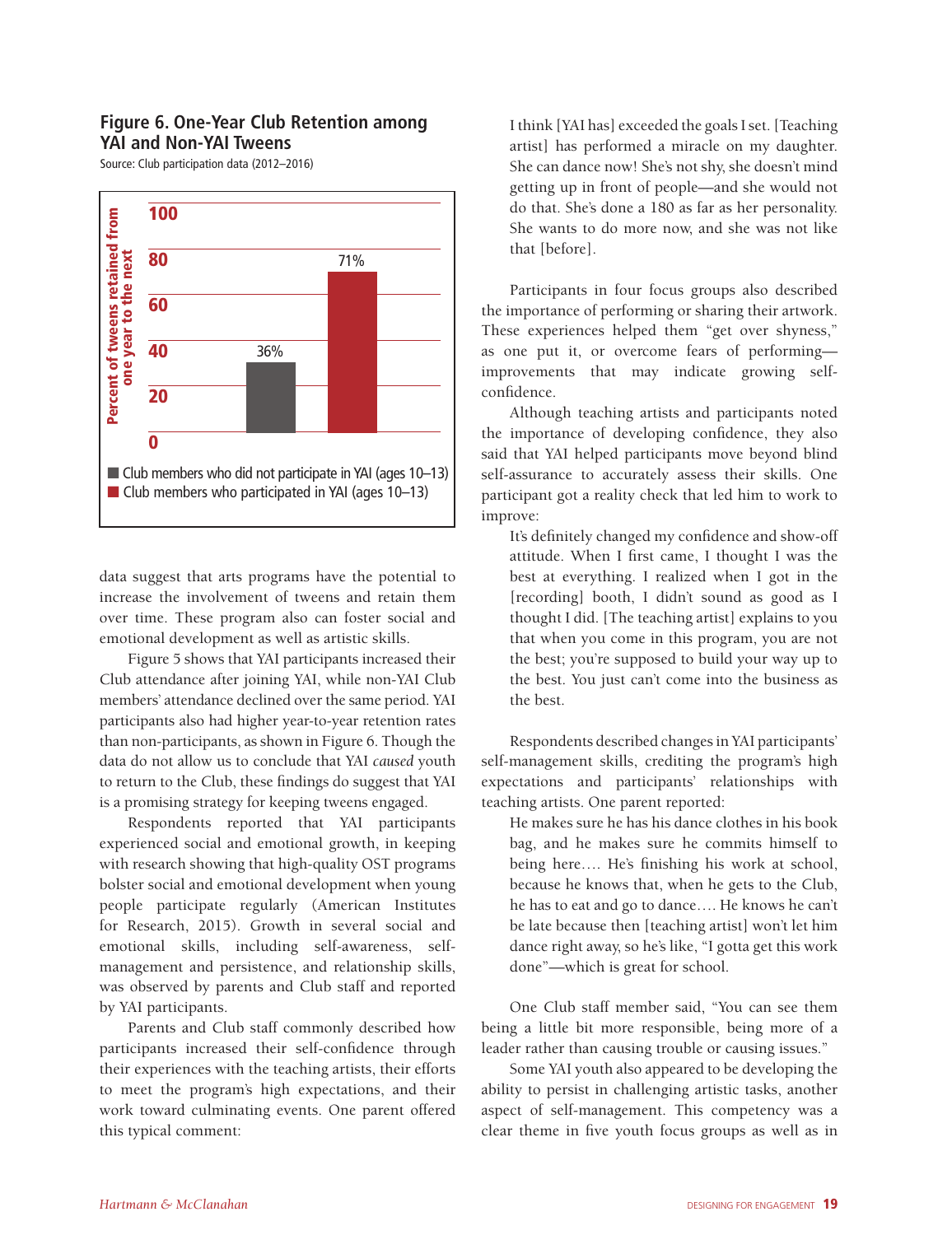interviews with parents and Club staff. Several dance participants described learning lessons about hard work and practice. One said: "I love dancing, and if you like this, you have to practice a lot to get better and better." A visual arts student similarly reported, "You have to take your time on doing your best because, if you rush, it may not turn out."

Parents, staff, and youth reported that YAI fostered relationships between young people who would not otherwise have been friends. For example, a staff member observed that YAI "made friendship with kids you wouldn't think would have friendships, because it's bringing kids from their different groups."

Finally, YAI created the conditions in which youth could develop art skills, including understanding how to use and care for tools, materials, and space. Research has shown that these skills are foundational components of artistic development (Hetland, Winner, Veenema, & Sheridan, 2007). YAI's professional artists, high expectations, current equipment and technology, and high-quality art spaces all created the environment for artistic skill development. In three-quarters of the focus groups, participants provided concrete examples of skills they learned, such as how to draw cartoons and 3D images, how to sew, how to create special effects, and how to do basic dance moves. Participants accepted their

beginner status as they described learning to use video cameras, editing software, and sewing machines or to care for paintbrushes. These YAI participants were improving their ability to use and care for the tools and materials of their art form.

## Recommendations

The YAI initiative demonstrated that an arts program based on the 10 success principles can attract and engage tweens, foster positive youth development, and increase participation and retention in the implementing organization. This research suggests strategies OST

providers can use to attract tweens and engage them in arts programming.

## Make Arts Visible and Valued

Implementing the 10 success principles required well-equipped studio spaces, professional teaching artists, new equipment and technology, and public culminating events. These aspects both made YAI visible and conveyed the importance of the arts in ways that naturally attracted youth. Multicomponent OST providers seeking to recruit youth to arts programs should assess the degree to which the arts are visible and valued in their organization.

## Offer Multiple Engagement Strategies

Many participants committed to the high-quality arts program, but some preferred to dabble. YAI therefore offered drop-in exposure classes in addition to the more intensive skill-development classes. OST programs seeking to recruit tweens should offer both lower- and higher-intensity opportunities to meet different needs. In order to offer appealing exposure experiences that can lead to deeper involvement, programs should carefully structure these classes to fit the art form and the participant age range.

## Balance High Expectations with Adult Support

Initially, Club leaders feared that YAI's attendance requirement would deter participation. However, the attendance commitment was later recognized as a distinguishing characteristic that helped to engage tweens.

Initially, Club leaders feared that YAI's attendance requirement would deter participation. However, the attendance commitment was later recognized as a distinguishing characteristic that helped to engage tweens. The

> attendance expectations generally were flexible enough to accommodate tweens' other commitments, but rigorous enough to challenge participants in ways that helped them to develop artistic skills. High expectations and requirements that they commit to the program do not deter tweens—in fact, they support deep engagement, especially when reinforced by supportive adult mentors and strong youth development practices.

## Engage Families

Even though tweens have more autonomy than younger children, YAI staff found that they needed to

enlist parents to help participants commit to regular attendance. OST programs for tweens often struggle to connect with parents, but successful communication is worth the effort. YAI artists used emails, text messages, and social media to engage parents; culminating events deepened parent support.